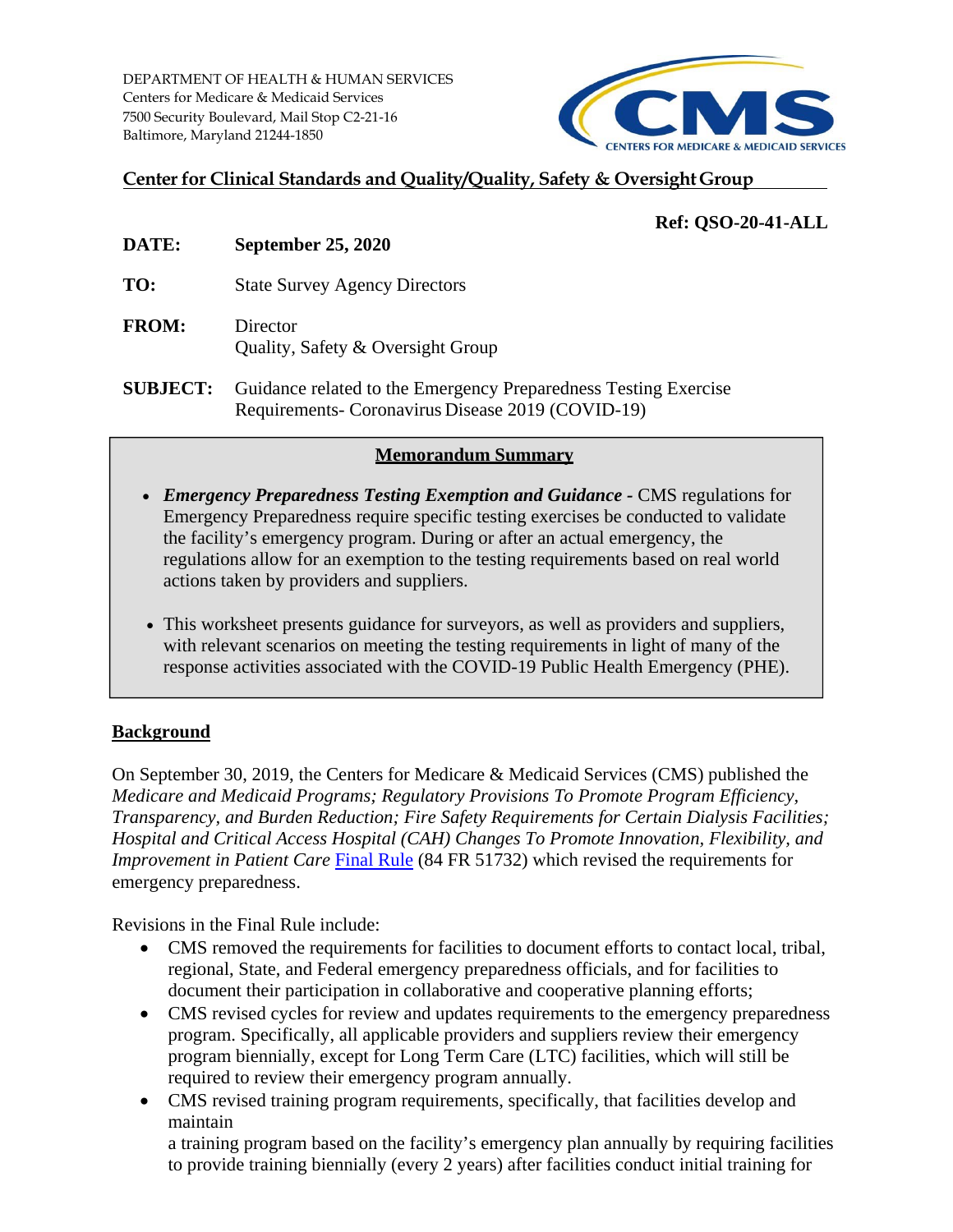Page 2- State Survey Agency Directors

their emergency program, except for LTC facilities, which will still be required to provide training annually. However, additional training is required when the emergency plan is significantly updated.

Additionally, the Final Rule revised the emergency preparedness testing exercise requirements. As discussed in more detail below, the regulations allow for an exemption to the testing requirements during or after an actual emergency. If a provider experiences an actual natural or man-made emergency that requires activation of their emergency plan, inpatient and outpatient providers will be exempt from their next required full-scale community-based exercise or individual, facility-based functional exercise following the onset of the actual event. In light of the PHE, CMS is clarifying the testing exercise requirements to ensure that surveyors, as well as providers and suppliers, are aware of the exemption available based on activation of their emergency plans.

### **Testing Exercise Definitions**:

CMS defines the testing exercises required under the emergency preparedness regulations in two categories. Specifically, 1) full-scale, functional and individual-facility based exercises as the "required" exercises; and, 2) mock disaster drills, table-top exercises or workshops, as the "exercises of choice", which could also include the full-scale functional and individual-facility based exercises. CMS further defines the exercises as follows:

**Full-Scale Exercise (FSE):** A full scale exercise is an operations-based exercise that typically involves multiple agencies, jurisdictions, and disciplines performing functional (for example, joint field office, emergency operation centers, etc.) and integration of operational elements involved in the response to a disaster event, i.e. ''boots on the ground'' response activities (for example, hospital staff treating mock patients).

**Functional Exercise (FE):** "FEs are designed to validate and evaluate capabilities, multiple functions and/or sub-functions, or interdependent groups of functions. FEs are typically focused on exercising plans, policies, procedures, and staff members involved in management, direction, command, and control functions" as defined by DHS's Homeland Security Exercise and Evaluation Program (HSEEP).

**Mock Disaster Drill (Exercise of Choice Only):** A drill is a coordinated, supervised activity usually employed to validate a specific function or capability in a single agency or organization. Drills are commonly used to provide training on new equipment, validate procedures, or practice and maintain current skills. For example, drills may be appropriate for establishing a communitydesignated disaster-receiving center or shelter. Drills can also be used to determine if plans can be executed as designed, to assess whether more training is required, or to reinforce best practices. A drill is useful as a stand-alone tool, but a series of drills can be used to prepare several organizations to collaborate in an FSE.

**Table-top Exercise (TTX) (Exercise of Choice Only):** A tabletop exercise involves key personnel discussing simulated scenarios in an informal setting. TTXs can be used to assess plans, policies, and procedures. A tabletop exercise is a discussion-based exercise that involves senior staff, elected or appointed officials, and other key decision making personnel in a group discussion centered on a hypothetical scenario. TTXs can be used to assess plans, policies, and procedures without deploying resources.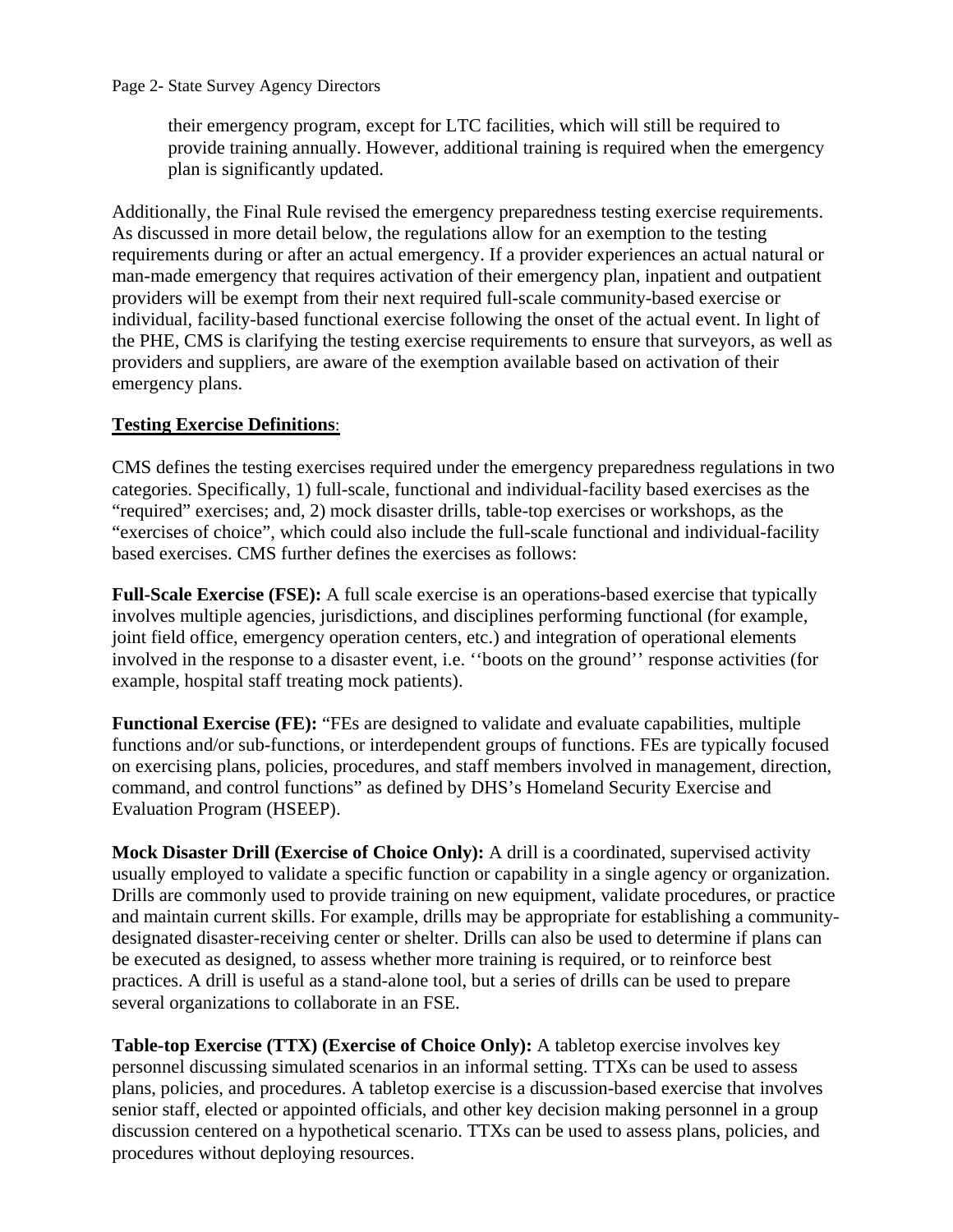**Workshop (Exercise of Choice Only):** A workshop, for the purposes of this guidance, is a planning meeting/workshop, which establishes the strategy and structure for an exercise program as defined in HSEEP guidelines.

#### **Changes Specific to Testing Exercise Requirements**

**For providers of inpatient services:** The testing exercises were expanded to include workshops as an exercise of choice. However these providers are still required to conduct two emergency preparedness testing exercises annually.

*Inpatient providers and suppliers include:* Inpatient hospice facilities, Psychiatric Residential Treatment Facilities (PRTFs), hospitals, long-term care (LTCs) facilities, Intermediate Care Facilities for Individuals with Intellectual Disabilities (ICFs/IIDs), and Critical Access Hospitals (CAHs).

**For providers of outpatient services:** These providers must continue to test their program annually, by participating in a community-based full-scale exercise (if available) or conduct an individual facility-based functional exercise every other year. In the opposite years off the fullscale exercise, the providers are required to conduct a testing exercise of their choice, which may include either a community-based full-scale exercise (if available), an individual, facility-based functional exercise, a drill, or a tabletop exercise or workshop that includes a group discussion led by a facilitator.

*Outpatient providers and suppliers include:* Ambulatory Surgical Centers (ASCs), freestanding/home-based hospice, Program for the All-Inclusive Care for the Elderly (PACE), Home Health Agencies (HHAs), Comprehensive Outpatient Rehabilitation Facilities (CORFs), Organizations (which include Clinics, Rehabilitation Agencies, and Public Health Agencies as Providers of Outpatient Physical Therapy and Speech-Language Pathology Services), Community Mental Health Clinics (CMHCs), Organ Procurement Organizations (OPOs), Rural Health Clinics (RHCs), Federally Qualified Health Centers (FQHCs), and End-Stage Renal Disease (ESRD) facilities.

### **Exemption Based on Actual Natural or Man-made Emergency**

The emergency preparedness regulations allow an exemption for providers or suppliers that experience a natural or man-made event requiring activation of their emergency plan. On Friday, March 13, 2020, the President declared a national emergency due to COVID-19 and subsequently many providers and suppliers have activated their emergency plans in order to address surge and coordinate response activities. **Facilities that activate their emergency plans are exempt from the next required full-scale community-based or individual, facility-based functional exercise.** Facilities must be able to demonstrate, through written documentation, that they activated their program due to the emergency.

CMS requires facilities to conduct an exercise of choice annually for inpatient providers and every two years for outpatient providers (opposite the year of the full-scale or facility-based functional exercise). For the "exercise of choice," facilities must conduct one of the testing exercises below: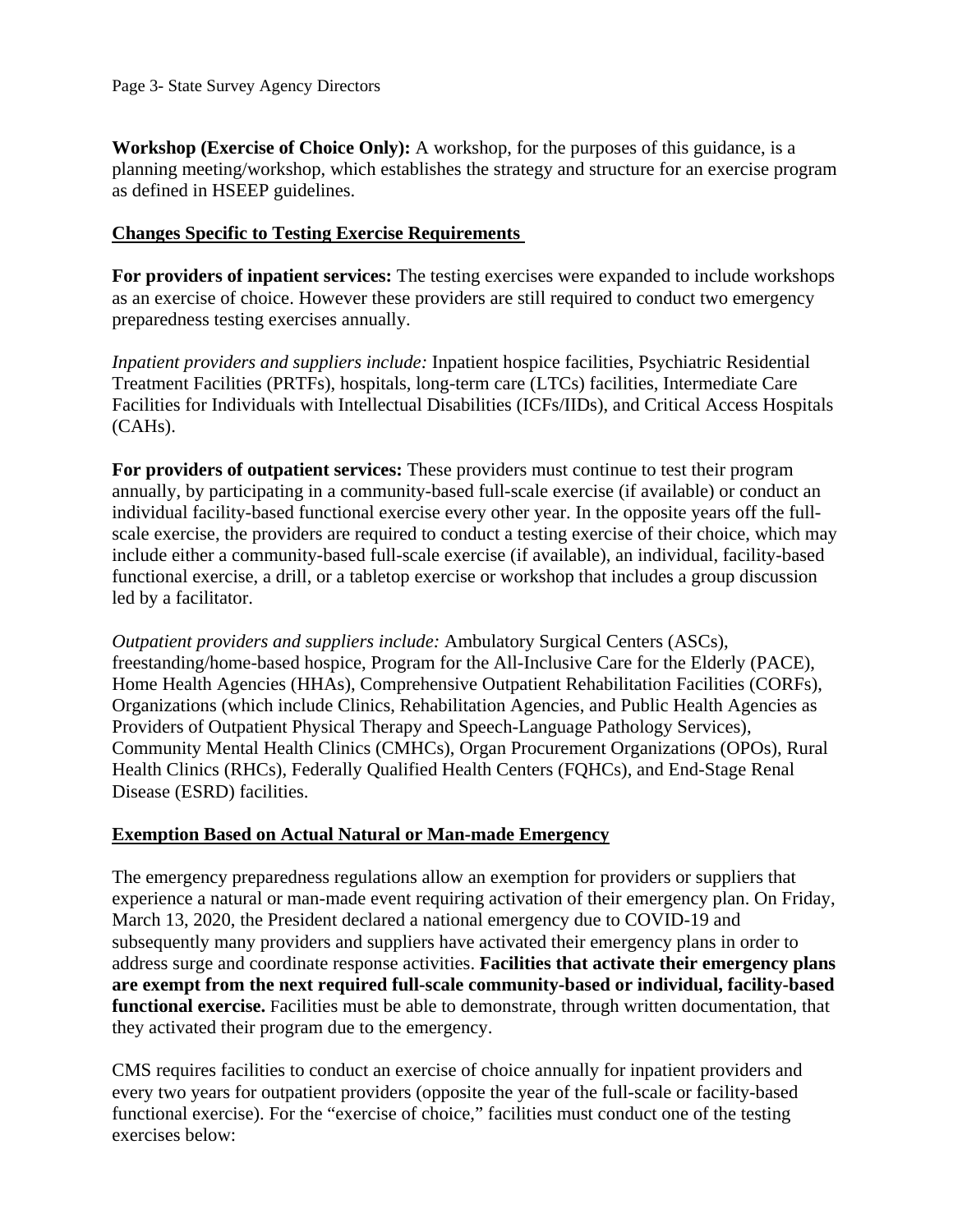Page 4- State Survey Agency Directors

- Another full-scale exercise:
- Individual-facility-based functional exercise;
- Mock disaster drill; or
- A tabletop exercise or workshop.

Facilities may need to conduct an exercise of choice following the current PHE if they were required to conduct such an exercise this year and did not already do so. Facilities may choose to conduct a table-top exercise (TTX) which could assess the facility's response to COVID-19. This may include but is not limited to, discussions surrounding availability of personal protective equipment (PPE); isolation and quarantine areas for screening patients; or any other activities implemented during the activation of the emergency plan. The emergency preparedness provisions require that facilities assess and update their emergency program as needed. Therefore, lessons learned and challenges identified in the TTX may allow a facility to adjust its plans accordingly.

### **Conducting Assessments & Documentation**

As a reminder, all providers and suppliers must continue to analyze their facility's response to and maintain documentation of all drills, tabletop exercises, and activation of their emergency plan. This would include documentation showing any revisions to the facility's emergency plan as a result of the after action review process.

A future release of the State Operations Manual, Appendix Z will update the guidance.

**Contact:** Ouestions about this memorandum should be addressed to QSOG\_EmergencyPrep@cms.hhs.gov.

**Effective Date:** Immediately. This policy should be communicated to all survey and certification staff, their managers and the State/Regional Office training coordinators immediately.

 $\sqrt{s}$ / David R. Wright

Attachment (s)- Emergency Preparedness Surveyor Worksheet

cc: Survey and Operations Group Management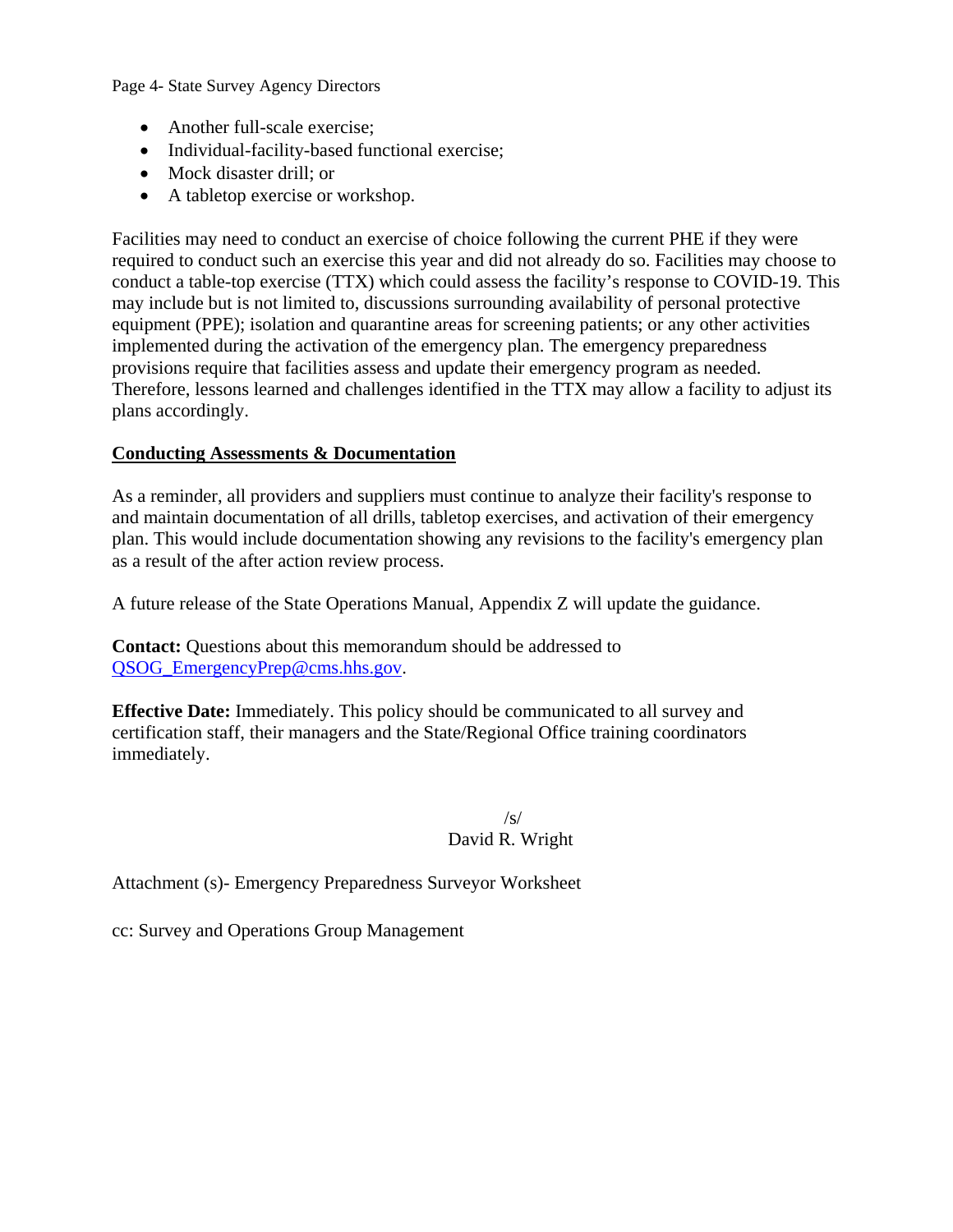# **Emergency Preparedness Surveyor Worksheet Requirements for Surveying for Testing Exercises Standard (d)(2) Exemptions**

**Purpose:** This worksheet presents guidance relevant to determining compliance with the testing exemption following activation of emergency plans during actual emergency events. We note that the testing requirements changed for inpatient and outpatient providers with the *Medicare and Medicaid Programs; Regulatory Provisions To Promote Program Efficiency, Transparency, and Burden Reduction; Fire Safety Requirements for Certain Dialysis Facilities; Hospital and Critical Access Hospital (CAH) Changes To Promote Innovation, Flexibility, and Improvement in Patient Care* Final Rule published on September 30, 2019 (https://www.govinfo.gov/content/pkg/FR-2019-09-30/pdf/2019-20736.pdf).

### **Requirement for Outpatient Providers**

**Requirement & Guidance:** Outpatient providers must conduct a full-scale exercise (or individual facility-based exercise when a full-scale is not available) every 2 years pursuant to standard (d)(2) of their respective "Emergency Preparedness" regulation and in opposite years conduct any one of the "exercises of choice," which include another full-scale or individual facility-based functional exercise, table top exercise, workshop, or mock drill.

**The Exemption Clause**: In the event a facility activates its emergency plan due to an actual emergency, the outpatient provider would be exempt from engaging in its **next required**  community-based full-scale exercise or individual facility-based functional exercise following the onset of the emergency event. Facilities must be able to demonstrate, through written documentation, that they activated their emergency plan.

### **Outpatient Provider Scenarios**

**Scenario #1.** Facility X conducted a full-scale exercise in January 2019 and a table-top exercise for January 2020 (opposite year). In March 2020, Facility X activates its emergency preparedness plan due to the COVID-19 Public Health Emergency (PHE).

When must the facility conduct its next required full-scale exercise? What is the exemption based on the requirements?

**Answer**: The facility is exempt from the next scheduled exercise (January 2021 full-scale exercise). It would then be required to complete their opposite year exercise of choice by January 2022.

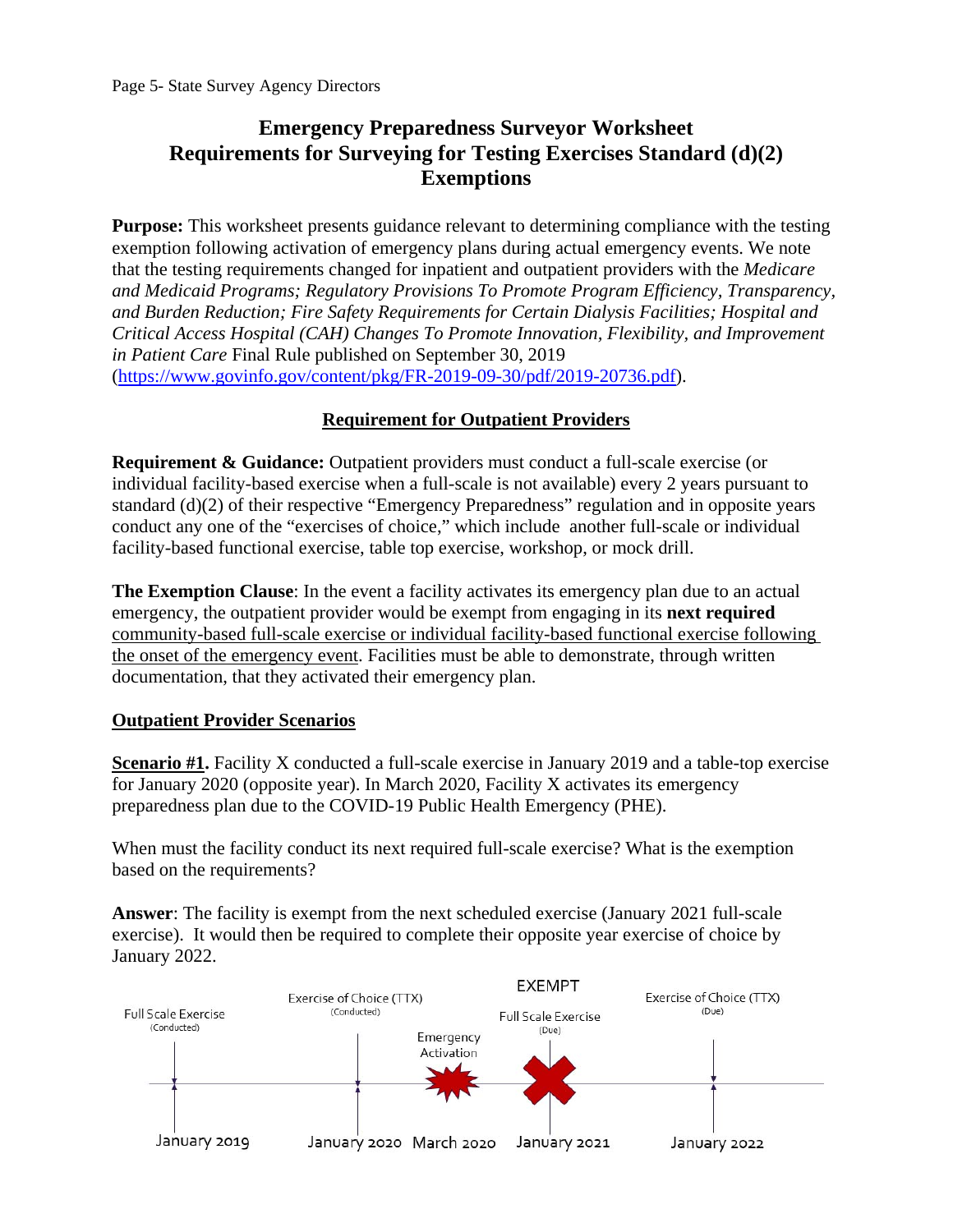**Scenario #2.** Facility Y conducted a table top exercise in January 2019 as the exercise of choice and conducted a full-scale exercise in January 2020. In March 2020, Facility Y activates its emergency preparedness program due to the COVID-19 PHE.

 based on the requirements? When must the facility conduct its next required full-scale exercise? What is the exemption

**Answer**: The facility is exempt from the January 2022 full-scale exercise for that "annual year". However, the facility must conduct its exercise of choice by January 2021, and again in January 2023.



**Scenario #3.** Facility Z conducted a table-top exercise in June 2019 (based on its annual cycle). It is scheduled to conduct a full-scale exercise in June 2020. In March 2020, Facility Z activates its emergency preparedness program due to the COVID-19 PHE.

When must the facility conduct its next required full-scale exercise? What is the exemption based on the requirements?

**Answer**: The facility is exempt from the June 2020 scheduled full-scale exercise for that "annual year" and is required to complete an exercise of choice in June 2021, and a following full-scale exercise in June 2022. It is exempt from its **next required** full-scale or individual facility-based exercise which would have been in June 2020.

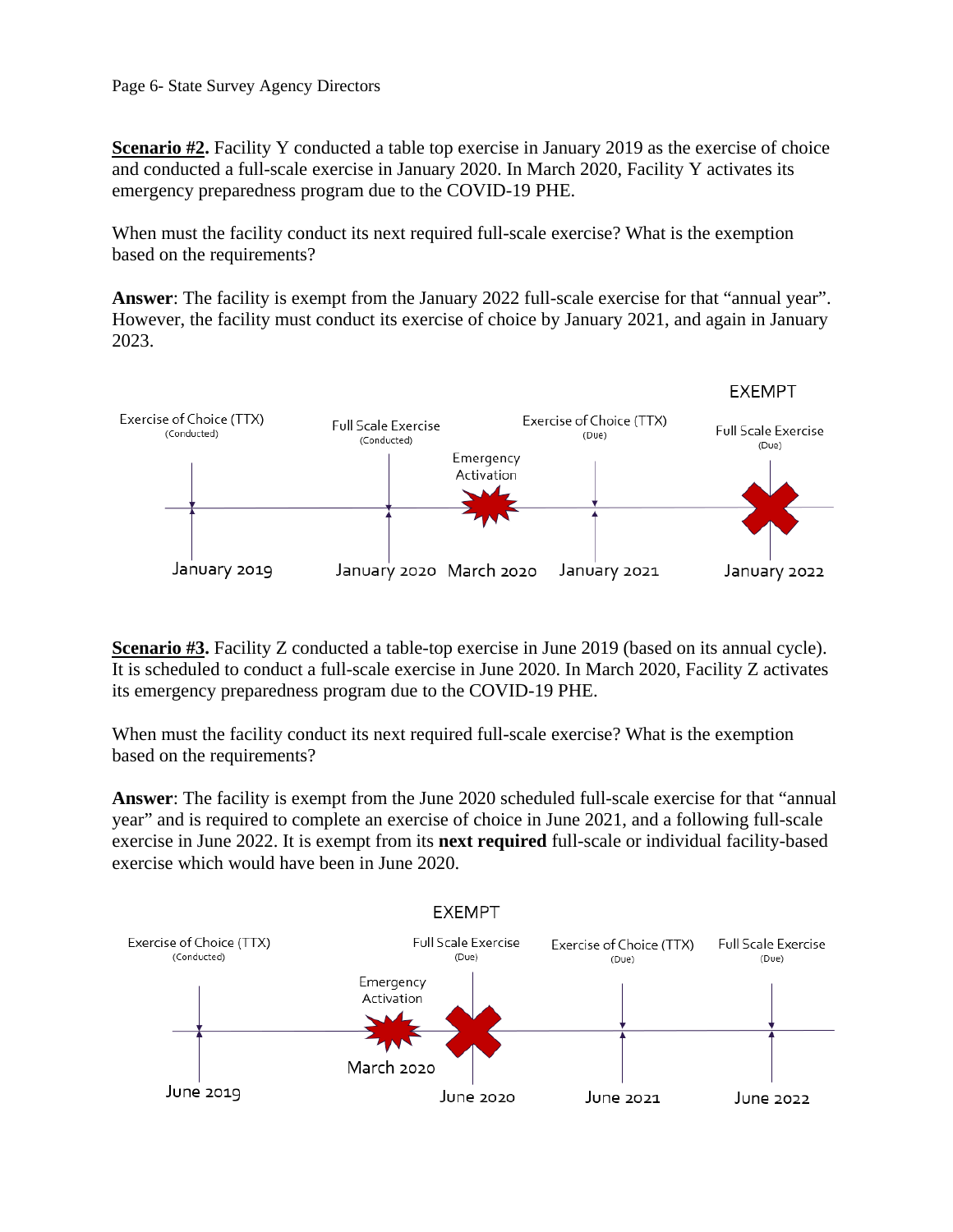### **Survey Steps for Determining Use of the Exemption Clause:**

- Determine the facility's annual cycle.
- For outpatient providers, ensure the facility has conducted one full-scale/functional exercise within the 12-month period followed by an exercise of choice on opposite years, dependent on the scenarios above.
- Ask the facility to describe the exemption to ensure understanding that exemption is based on the scheduled next-required full-scale exercise, not the exercise of choice.
- Verify documentation evidence that the facility activated its emergency plan (in order to determine whether the testing exemption is acceptable for use). Documentation may include, but is not limited to, the following:
	- o Notice of activation to staff via electronic systems (alerts);
	- o Proof of patient transfers and changes in daily operations based on the emergency;
	- o Initiation of additional safety protocols, for example, mandate for use of personal protective equipment (PPE) for staff, visitors and patients as applicable;
	- o Coordination with state and local emergency officials;
	- o Minutes of board/facility meetings;
	- o 1135 Waiver (individual or use of blanket flexibilities); or,
	- o Incident command system related reports, such as situation reports or incident action plans.
- Determine, based on the above examples, whether the facility is compliant with the exemption clause and has conducted the appropriate required exercises.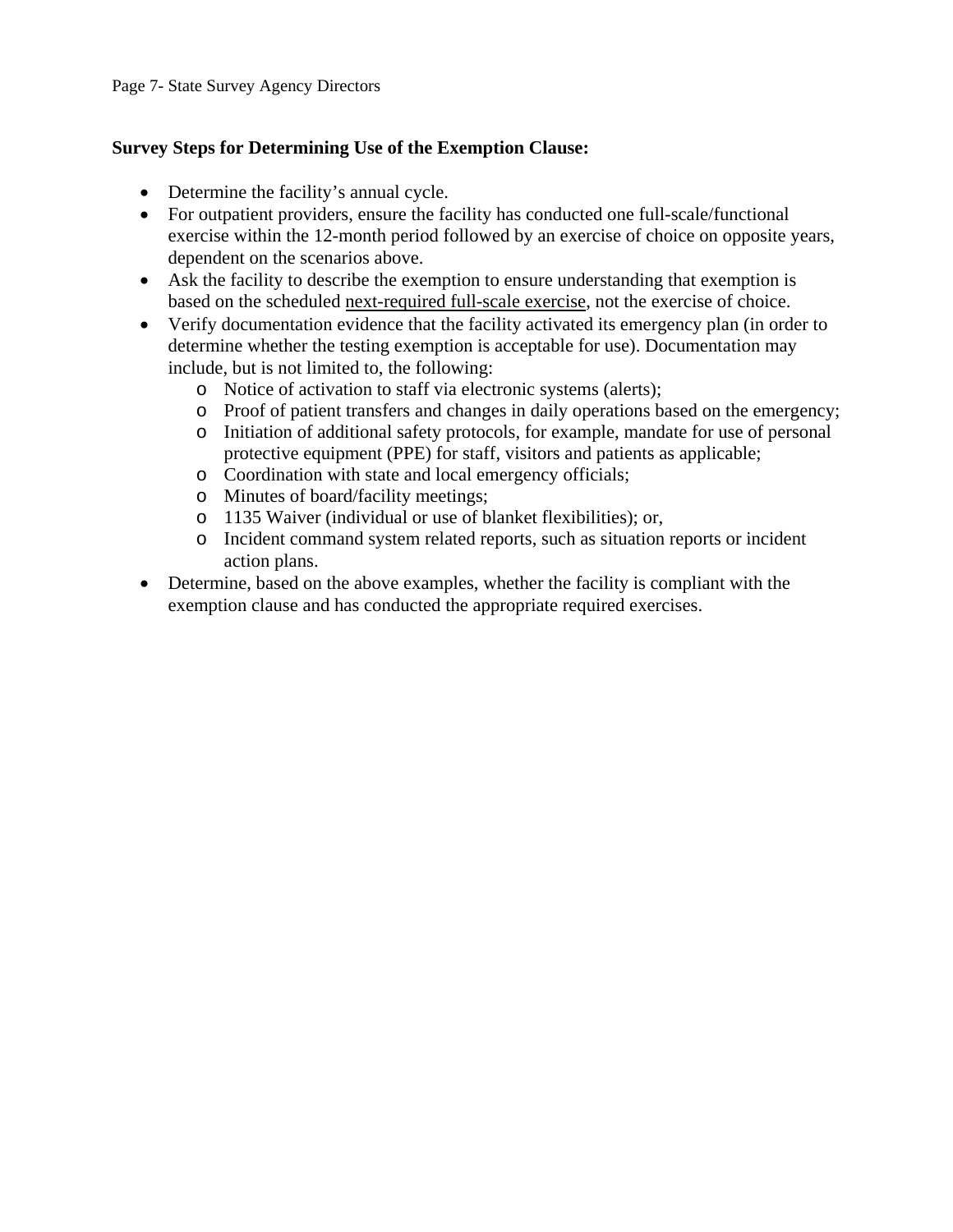## **Requirement for Inpatient Providers**

**Requirement & Guidance:** Inpatient providers must conduct a full-scale exercise (or individual facility-based exercise when a full-scale is not available) annually pursuant to standard (d)(2) of their respective "Emergency Preparedness" regulation, and also conduct any one exercise of the "exercises of choice" which include another full-scale or individual facility-based exercise, table top exercise, workshop or mock drill annually.

**The Exemption Clause**: In the event a facility activates its emergency program due to an actual emergency, the inpatient provider would be exempt from engaging in its **next required** communitybased full-scale exercise or individual facility-based exercise following the onset of the emergency event. Facilities must be able to demonstrate through written documentation, that they activated their program due to the emergency.

### **Inpatient Provider Scenarios**

**Scenario #1.** Facility X conducted a full-scale exercise in January 2019 and a table-top exercise as their exercise of choice in November 2019. It also conducted another full-scale exercise in January 2020, and is scheduled to conduct its workshop in November 2020. In March 2020, Facility X activates its emergency preparedness program due to the COVID-19 Public Health Emergency (PHE).

When must the facility conduct its next required full-scale exercise? What is the exemption based on the requirements?

**Answer**: Since the facility already conducted its full-scale requirement for 2020, it is only required to conduct the scheduled workshop for November 2020. The facility is exempt from its next required full-scale, in January 2021. However, the facility must still complete an exercise of choice by November 2021.



**Scenario #2.** Facility Y conducted a table-top exercise in January 2020 as the exercise of choice and is scheduled to conduct its full-scale exercise in November 2020. In March 2020, Facility Y activates its emergency preparedness program due to the COVID-19 PHE.

When must the facility conduct its next required full-scale exercise? What is the exemption based on the requirements?